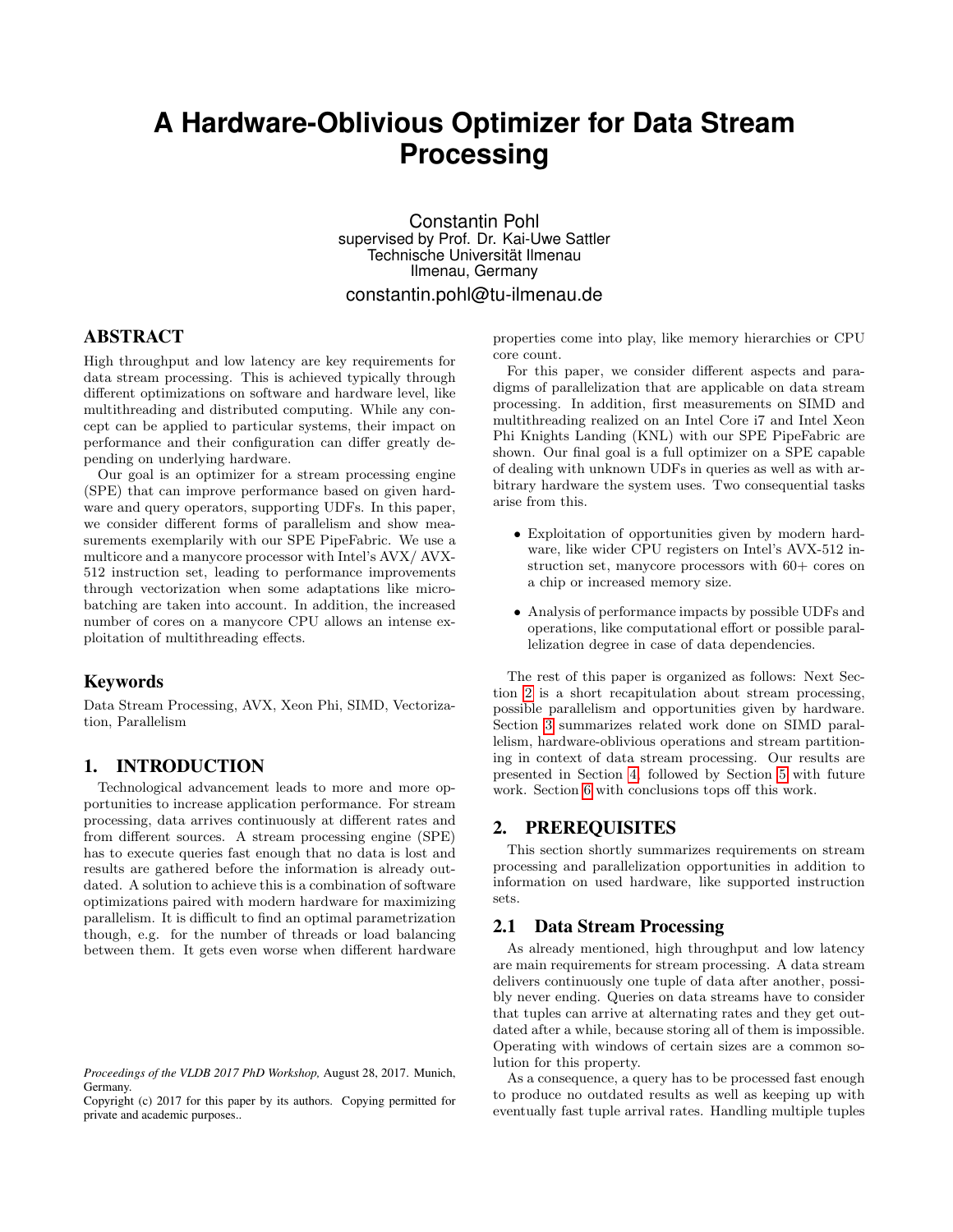at once through partitioning of data or operators exploiting parallelism possibilities is therefore a must.

# 2.2 Parallelism Paradigms

There are mainly three forms of parallelism on stream processing that can be exploited.

Partitioning. Partitioning can be used to increase speedup through splitting data on different instances of the same operator. Therefore every instance executed in parallel has to add its function on a fraction of data, increasing throughput of a query. However, additional costs for assigning data to instances and merging results afterwards arise, influencing the optimal partitioning degree.

Task-Parallelization. Operators of a query can execute in parallel if data dependencies allow such parallelism. A pipelining schema provides possibilities to achieve this, realized by scheduling mechanisms.

Vectorization. A single instruction can be applied on multiple data elements, called SIMD. For stream processing, some preparatory work is necessary to use this form of parallelism, like storing a number of tuples before processing them at once with SIMD support. On the one hand, it increases the throughput of a query while on the other hand batching up tuples worsens latency.

We focus on partitioning and vectorization, because taskparallelism is mainly a scheduling problem that is not of further interest at this point.

#### *2.2.1 Partitioning*

A speedup through partitioning is achieved mainly with multithreading. Each partition that contains operators processing incoming tuples uses a thread, which leads to challenges on synchronization or load balancing, especially on manycores, as shown by Yu et al. [\[6\]](#page-3-2) for concurrency control mechanisms. Partitioning is a key for high performance when using a manycore processor, which provides support for 200+ threads at the cost of low clock speed. To investigate the right partitioning degree between reduced load on each partition and increased overhead from threads as well as an appropriate function for forwarding tuples to partitions additional observations have to be made. Statistics are a common solution, but can be far away from optimal performance in worst cases.

#### *2.2.2 Vectorization*

To use vectorization, certain requirements must be fulfilled. Without batching up tuples it is impossible to apply a vector function on a certain attribute. This leads to the next challenge, the cache-friendly formation of a batch. Without careful reordering, any vectorization speedup is lost through expensive scattered memory accesses. A possible solution for this is provided by gather and scatter instructions that index through masking certain memory addresses for faster access. Additional requirements on vectorization arise through the used operator function and data dependencies between tuples. The function must be supported by used instruction set, while dependencies are solved through rearrangements or even fundamental changes on the function of the operator.

Figure [1](#page-1-1) shows the processing model of a query with batching. Tuples arrive one at a time on the data stream, being



<span id="page-1-1"></span>Figure 1: Processing Model

gathered first on a batching operator with attribute grouping in memory realized by vectors until batch size is reached and then forwarded to the next operator.

#### 2.3 Hardware Opportunities

There are mainly two different ways to increase computational speed on hardware, distributed and parallel computing. Distributed computing uses usually many high-end processors connected to each other, sharing computational work between them. The disadvantage comes with communication costs. With requirements of low latency, we focus on parallel computing. Manycore processors like the Xeon Phi series from Intel use simpler cores, but many of them inside their CPU. This eliminates most of the communication costs, improving latency while providing wide parallelization opportunities compared to a single multicore processor.

The latest Xeon Phi KNL uses up to 72 cores with 4 threads each, available through hyperthreading. In addition, the AVX-512 instruction set can be used for 512bit wide operations (SIMD). This leads to great possibilities on partitioning and vectorization to reduce latency of a query. There are more interesting improvements on KNL like clustering modes, huge page support or high-bandwidth memory on chip (MCDRAM) which we will address in future work.

#### <span id="page-1-0"></span>3. RELATED WORK

For parallelism through vectorization and partitioning on data streams, a lot of research has been done already, especially since manycore processors are getting more and more common. To achieve performance benefits, those manycore CPUs rely massively on SIMD parallelism and multithreading for speeding up execution time.

For data stream processing, the functionality of operations like joins or aggregations to give an example, are basically the same. However, for realization the stream processing properties have to be taken into account.

Polychroniou et al. [\[4\]](#page-3-3) take a shot on different database operators, implementing and testing vectorized approaches for each one. Results show a performance gain up to a magnitude higher than attempts without SIMD optimization. In addition to this, their summary of related work gives a good review about research done with SIMD on general database operations.

For stream partitioning, the degree in terms of numbers of partitions as well as the strategy like the used split function for data tuples are the main focus of research. Gedik et al. [\[2\]](#page-3-4) visited elastic scaling on stream processing where parallelization degree on partitioning is dynamically adjusted on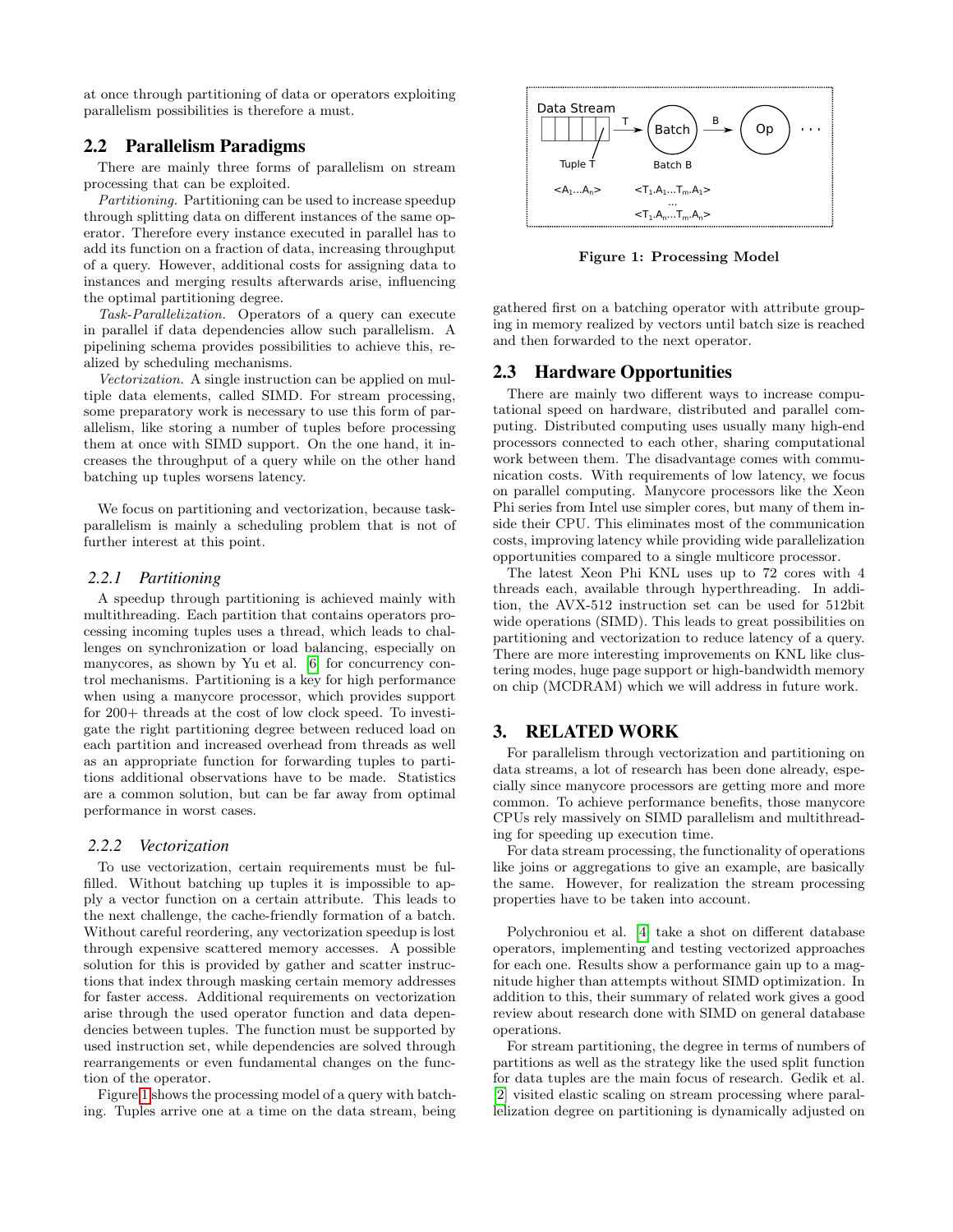runtime, even for stateful operations. They reviewed typical problems when auto-parallelization is used like in most of other approaches.

For an optimizer that is hardware-oblivious, additional points must be considered. Hardware-oblivious means, that the optimizer is able to maximize performance on any hardware used, e.g a multicore or a manycore processor. Heimel et al. [\[3\]](#page-3-5) implemented an extension for MonetDB called Ocelot, which is a proof of concept for hardware-oblivious database operators. They show that such operators can compete with hand-tuned operators that are fitted exactly for used processing units, like CPUs and GPUs. Teubner et al. [\[5\]](#page-3-6) attended to the same topic before, looking deeper into hardware-conscious and hardware-oblivious hash joins.

# <span id="page-2-0"></span>4. EXPERIMENTS

With our experiments, we want to show the grade of impact on vectorization and multithreading for data stream processing. We therefore use two different processors, an Intel Core i7-2600 multicore CPU as well as an Intel Xeon Phi KNL 7210. As already mentioned before, KNL supports AVX-512 with 512bit register size and 256 threads, in contrast to i7s AVX with 256bit and 8 threads.

#### 4.1 Preliminary Measurements

First measurements in Table [1](#page-2-1) show needed runtime for corresponding CPUs when vectorization is enabled or disabled. Therefore an array with 64\*1024\*1024 elements is traversed, applying an addition operator (using 32bit precision) or square root operator (using 64bit precision) on each of the elements.

With vectorization, the speedup gain ideally corresponds directly with the number of elements processed at once, e.g. when using 32bit integers and the register size is 512bit, 16 elements are processed with one operator execution, leading to an expected 1/16th of runtime. However, this is not the case, because these elements needed to be accessed in memory (ideally in cache). With increased complexity (in terms of CPU cycles) this accessing costs are reduced compared to operators costs, as it can be seen in Table [1](#page-2-1) with simple addition and complex square root. When computing the root, vectorization effectively doubles the execution speed on i7 processor and even more on KNL. On KNL, the registers can hold up to 8 64bit floating point numbers, resulting in around eight times faster execution on square root. On addition, however, even with prefetching mechanism it is not possible to pull data fast enough into the registers, because a simple addition just uses one CPU cycle. Therefore the full speedup cannot be achieved.

Results on square root on i7 processor can be explained through underlying hardware. Ideally, with AVX, 256bit registers and 64bit numbers, the speedup should result in

| Processor | Vectorization | Addition         | Square Root |
|-----------|---------------|------------------|-------------|
| i7-2600   | disabled      | 42ms             | 187ms       |
|           | enabled       | 30 <sub>ms</sub> | 92ms        |
| KNL 7210  | disabled      | 98ms             | 998ms       |
|           | enabled       | 40ms             | 129ms       |

<span id="page-2-1"></span>Table 1: Vectorization Runtime Traversing array of 64\*1024\*1024 elements



<span id="page-2-2"></span>Figure 2: Query with Multithreading

around four times faster execution, however, it is only doubled. Further research points to how 256bit register are realized on i7-2600 (Sandy Bridge) - as processor of the first generation of AVX instruction set, it still uses two 128bit registers combined to achieve 256bit width. On performance there is only a small benefit of using 256bit loads and stores compared to 128bit, leading to only doubled speedup.

#### 4.2 SPE Tests

Our SPE PipeFabric is a framework for data stream processing, written in C++. The data streams as source of tuples can be constructed for example through network protocols. A query consists out of different stream processing operators that combined are forming a dataflow graph. It supports selections, projections, aggregates, groupings, joins and table operations, as well as complex event processing. The focus of the framework lies on low latency, realized through efficient C++ template programming.

For the tests, the data stream produces tuples through a generator. Increasing the number of attributes or using different data types just add a constant delay for each tuple, increasing runtime without changing the curves significantly. Therefore only a single integer as an attribute is counted up. In Figure [2,](#page-2-2) the needed time to produce a certain amount of tuples (up to  $10^9$ ) is measured (note the logarithmic scale of y-axis). With low number of produced tuples, the overhead through thread generation worsens execution time. This changes very quick, providing an intense speedup. When generation is singlethreaded, KNL performs worse than i7-2600 caused by slower clock speed. But when cores are fully utilized, running maximum number of threads through OpenMP, KNL can outperform the multicore CPU easily.

Figure [3](#page-3-7) shows speedup achieved on i7-2600 and KNL on queries with vectorization. Therefore tuples are batched first with different batch sizes on each run, followed by an aggregation operator which applies a simple addition or a complex square root on single attributes. These aggregations are performed with and without vectorization, the difference on runtime results directly into speedup, e.g. when runtime is halved, the speedup is 100%.